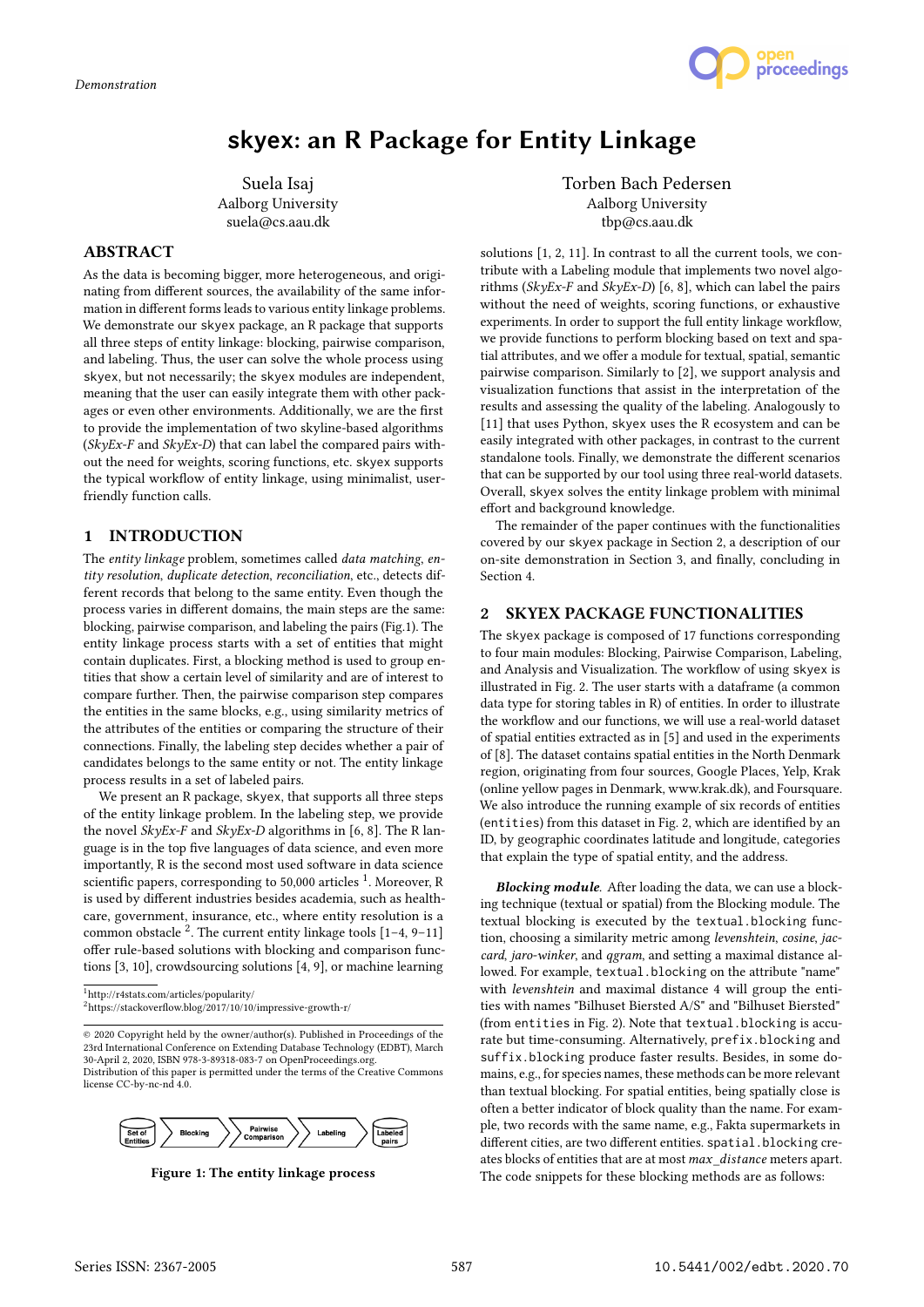

Figure 2: skyex workflow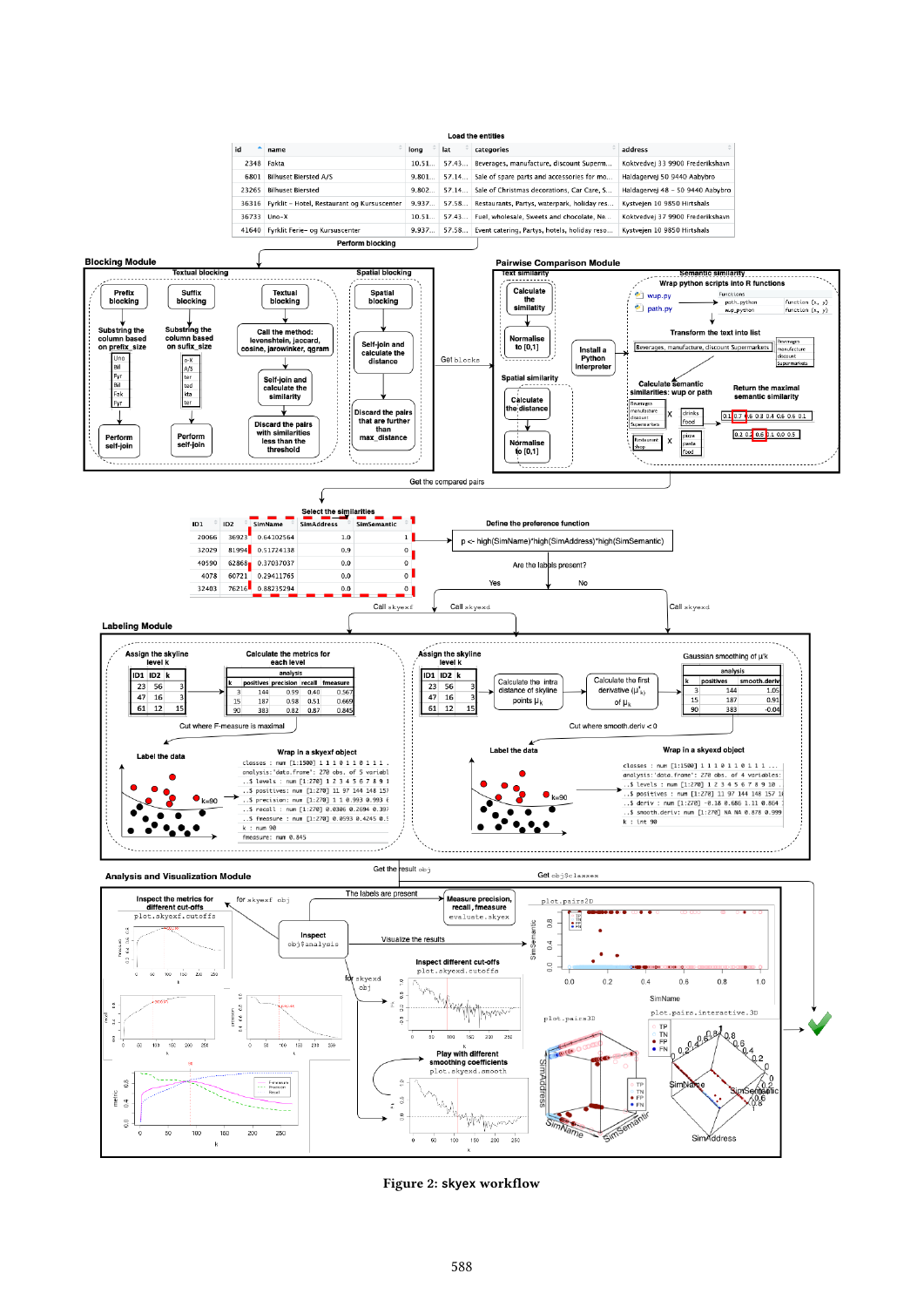| #Textual blocking using levenshtein distance and max_distance=4          |
|--------------------------------------------------------------------------|
| $blocks < -text{textual}$ . blocking (data=entities, column = "name",    |
| method = "levenshtein", max distance = 4)                                |
| #Prefix blocking for the first 4 characters                              |
| blocks<-prefix.blocking(data=entities, column = "name", prefix_size = 4) |
| #Spatial blocking for entities at most 50 m apart                        |
| blocks<-spatial.blocking(data=example, longitude = "long",               |
| $lattice = "lat", max_distance = 50)$                                    |

Pairwise Comparison module. The Blocking module outputs a dataframe of pairs, which saves the user from the task of having to create the pairs from each block. The Pairwise Comparison module offers three functions that compare text syntactically and semantically, as well as spatial attributes. Moreover, all three functions output normalized values, which can be directly used in the Labeling module. text.similarity calculates the similarity of the pairs based on a text attribute using similarity metrics such as levenshtein, cosine, jaccard, jaro-winker. levenshtein similarity is calculated using the formula in [7, 8] in order to return a normalized value. spatial.similarity also requires a maximal distance for the normalization. For example, for a  $max\_distance = 70$ , "Uno-X" and "Fakta" will have a similarity of 0.0, because their distance of 83 meters is beyond the threshold. In the case of Bilhuset Biersted A/S and Bilhuset Biersted, this distance is 63 meters, which translates to a similarity of 0.09.

Regarding the semantic similarity, our work in [8] uses the Wu&Palmer metric from Wordnet. There exists a wordnet library in R, but it does not provide the metrics. Moreover, Wu&Palmer needs the whole path of both words that need to be compared, which in R, it could be resolved only through recursive calls. Through experimentation, this implementation turned out to be non-efficient. Thus, we include two Python scripts in the skyex package for two different metrics in Wordnet. These scripts are wrapped in R functions; thus, the user only needs to have a Python interpreter installed and give its path to the R function. The code for the pairwise comparisons is as follows:

```
ext similarity using o
blocks$SimName<-text.similarity(data=blocks, method = "cosine",
column1 = "name.x", column2 = "name.y")<br>#Spatial similarity with max_distance=70
blocks$SimSpatial <- spatial .similarity (data=blocks, lat1 = "lat.x",
                         long1 = "long.x", lat2 = "lat.y", long2 = "long.y",<br>max_distance = 70)
# Semantic similarity with Wu& Palmer
blocks $ SimSemantic < - semantic . similarity ( data = blocks ,
                          column1 = "categories.x", column2 = "categories.y",<br>pythonpath = "/Users/..", method = "wup" )
```
Labeling module. After the pairs are compared, the user can decide which similarities should go into the labeling process. Usually, he would select those similarities that are likely to indicate a match, e.g., the similarity of the names of the entities. We will consider the similarity of the name "SimName", the similarity of the address "SimAddress", and the semantic similarity of the categories "SimSemantic" as in [8]. Then, the user decides on the preference function for the Pareto Optimality calculations. In our case, we prefer a high value for each similarity. Depending on the availability of the labels, the user can choose between running skyexf or skyexd, corresponding to the threshold-based SkyEx-F, or to the fully unsupervised  $SkyEx-D$ , respectively [6].  $SkyEx-F$ finds that skyline level  $k$  that separates best the classes and maximizes the F-measure. It starts with assigning the skyline to all the points and then checking different cut-offs while measuring precision, recall, and f-measure. Finally, it labels the data, and the skyexf obj is returned, containing the classes, an analysis data frame, the proposed cut-off  $k$ , and the corresponding f-measure.

For unlabeled data,  $SkyEx-D$  finds the skyline level  $k$  where the mean distance of the points in the positive class starts to drop, meaning that we are entering the denser area of the negative class. It starts by assigning the corresponding skyline to each point; then, calculating the cumulative mean distance in the positive class and its first derivative; later, finding where the first derivative becomes negative for the first time. Finally, SkyEx-D labels the data and wraps the classes, the analysis data frame, and the proposed cut-off  $k$  in a skyexd obj. Detailed explanations about both algorithms can be found in [6]. Our skyex package hides all the details above from the user, meaning that the processes inside the dotted line boxes (Fig. 2) are performed simply by the skyexf and skyexd function calls. The script for running both algorithms, storing the results of each labeling algorithm in separate objects, and attaching the predicted classes to the dataset is as follows:

# Define the preference p < - high ( SimName )\* high ( SimSemantic )\* high ( SimAddress ) # Call SkyEx -F algorithm and store the result in f f . obj < - skyexf ( data = blocks , p =p , label =" Class ", posclass =1, negclass =0) # Call SkyEx -D algorithm and store the result in d. obj d.obj <- skyexd(data=blocks, p=p, simlist=c("SimName", "SimSemantic' SimAddress"), posclass=1, negclass=0, smooth.coefficient=5) blocks \$ fpred < - f . obj \$ classes blocks \$ dpred < - d . obj \$ classes

We thus provide a labeling procedure that can be used with only two lines of code: defining the preference and calling the labeling function. However, for a more knowledgeable user, we offer the possibility to do analysis and visualize the results through the Analysis and Visualization module.

Analysis and Visualization module. To illustrate the analysis of the labeling, we will use the 1500 manually-labeled pairs in [8]. Additionally, this dataset is also available in our package under the name pairsManual and can be loaded simply by data(pairsManual). The Analysis and Visualization module needs the output of the Labeling module as input, which is a skyexd or skyexf object. The raw analysis can be accessed simply by calling the dataframe analysis from obj (inspect obj\$analysis in Fig. 2). In the case of a skyexf object, analysis contains all the cut-offs, the size of the positive class, precision, recall, and f-measure. In order to facilitate the exploration of analysis, the user can call plot.skyexf.cutoffs, which produces graphs that monitor the evolution of the metrics when passing to the deeper skylines (see Fig. 2). plot.skyexf.cutoffs by default plots the f-measure. However, it is possible to plot the precision and the recall separately, and also all metrics together. The code snippets for plotting the f-measure (first two), the precision, the recall, and all the metrics are as follows:

```
plot skyexf cutoffs (f_0, b_1)plot.skyexf.cutoffs(f.obj, "fmeasure")
plot.skyexf.cutoffs(f.obj, "precision")<br>plot.skyexf.cutoffs(f.obj, "recall")
plot.skyexf.cutoffs(f.obj, "all")
```
The resulting plots from the above script on pairsManual are shown in Fig. 2 in the Analysis and Visualization module. Understandably, precision is high in the first skylines because it is very likely that the pairs in the first skylines that we label as positives are actual positives, but it degrades while moving in deeper cut-offs. On the contrary, recall is always increasing, the more we label as positive, the more likely it is to find an actual positive. The F-measure gives the trade-off between both metrics. All graphs show the suggested cut-off by f.obj in the red dotted line. However, the user can explore different trade-offs for his problem. In that case, plotting all metrics in a graph (the last script) gives a better overview.

In the case of a skyexd object, analysis keeps the cut-offs, the size of the positive class, the first derivative, and the smoothed